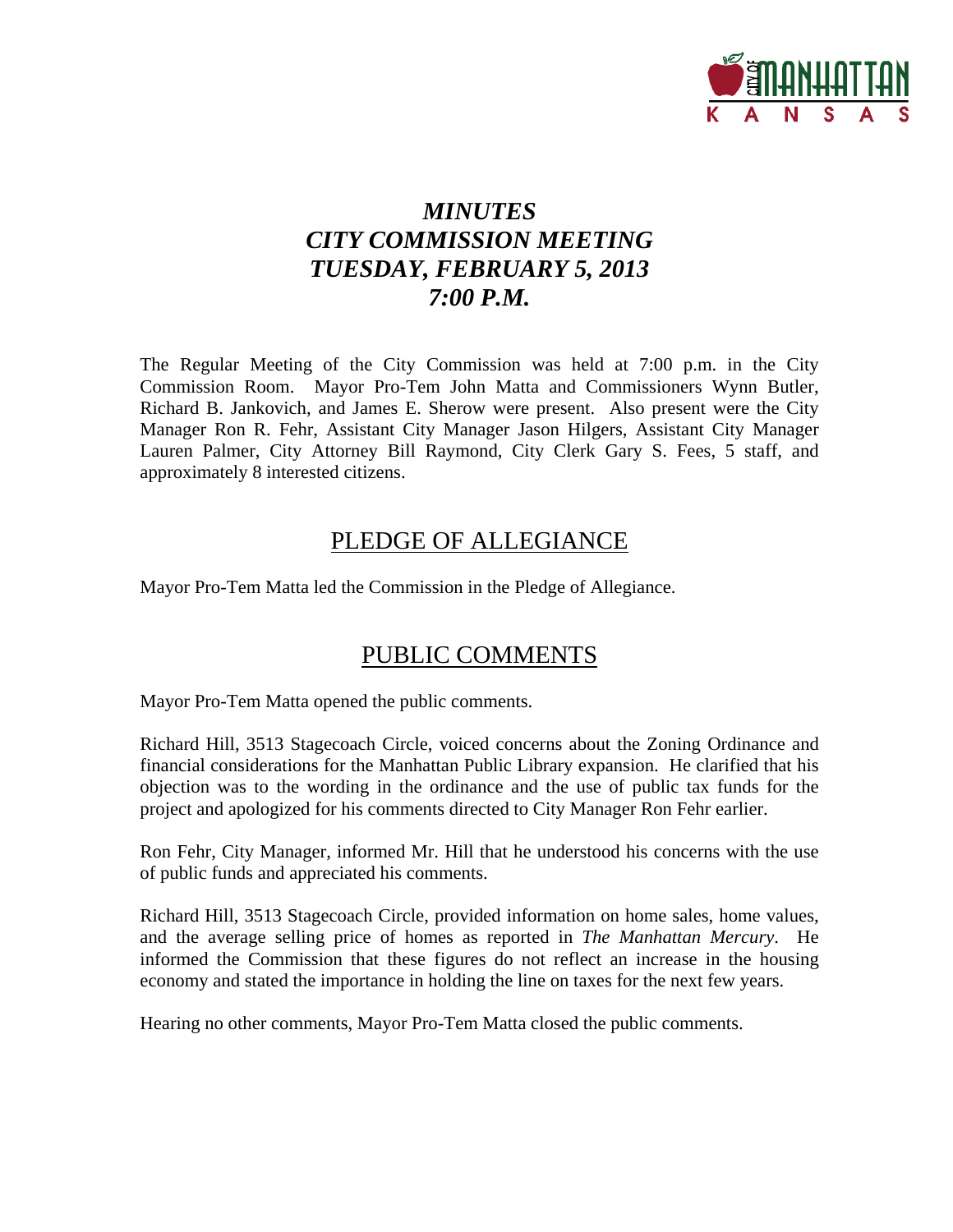**Minutes** City Commission Meeting February 5, 2013 Page 2

# COMMISSIONER COMMENTS

Commissioner Jankovich informed the community that the Wildcat Creek Working Group met on Thursday, January 31, 2013, in the City Commission Room. He provided an update on the progress that has been made by the Working Group and future meetings in which the item will be discussed. He congratulated Assistant City Manager Jason Hilgers and Mark Bachamp for their fundraising efforts with the turf project at Bishop Stadium for U.S.D. 383. He then shared with the community his involvement with the Schools of Hope reading program and encouraged those interested in volunteering to contact Candice McIntosh, Program Coordinator, with Schools of Hope.

Commissioner Butler thanked those that donated last year to the utility donation program for social services. He stated that citizens can support social service agencies that the City supports via voluntary donations and encouraged people interested to participate in the monthly utility bill donation program. He thanked Finance Director Bernie Hayen and his staff for their efforts.

# CONSENT AGENDA

(\* denotes those items discussed)

### **MINUTES**

The Commission approved the minutes of the Special City Commission Meeting held Tuesday, January 22, 2013.

### **CLAIMS REGISTER NOS. 2720 and 2721**

The Commission approved Claims Register Nos. 2720 and 2721 authorizing and approving the payment of claims from January 16, 2013, to January 29, 2013, in the amounts of \$1,046,177.08 and \$2,799,657.50, respectively.

## **ORDINANCE NO. 6984 – FRANCHISE AGREEMENT – WAMEGO TELECOMMUNICATIONS COMPANY, INC.**

The Commission approved Ordinance No. 6984 authorizing a telecommunications franchise with Wamego Telecommunications Company, Inc., and authorized the Mayor and City Clerk to execute the franchise agreement.

## **ORDINANCE NO. 6985 – KDHE LOAN AGREEMENT – WATER METER AUTOMATION AND REPLACEMENT PROJECT (WA1114)**

The Commission approved Ordinance No. 6985 authorizing the execution of a loan agreement between the City of Manhattan, Kansas, and the State of Kansas for the purpose of obtaining a loan from the Kansas Public Water Supply Loan Fund in order to finance the Water Meter Automation and Replacement Project (WA1114).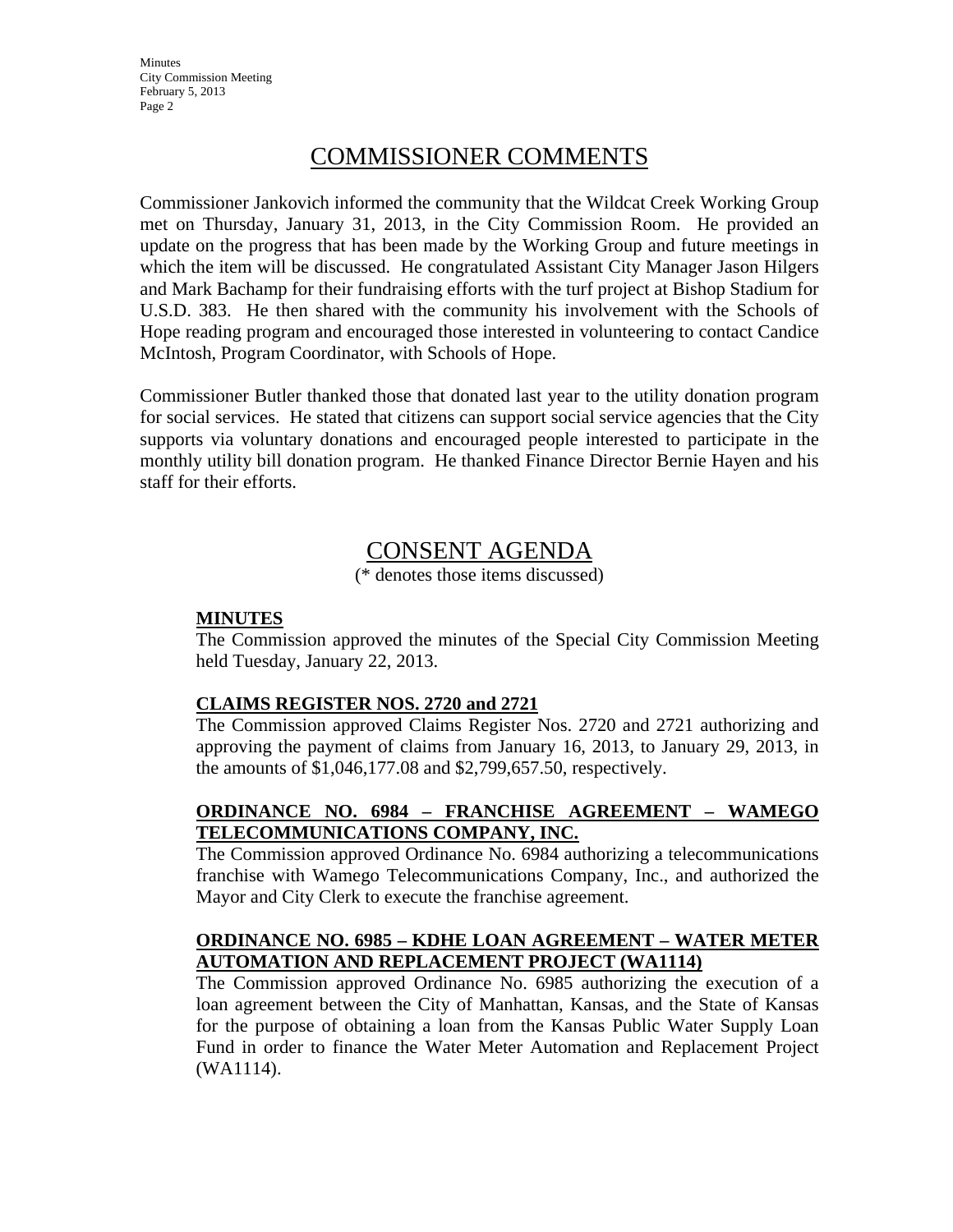# CONSENT AGENDA *(CONTINUED)*

# **AWARD CONTRACT – MILLER RANCH, UNIT 5, AND BARTON PLACE ADDITION, UNIT 2 – WATER (WA1214), SANITARY SEWER (SS1209) AND STREET (ST1211) IMPROVEMENTS**

The Commission accepted the Engineer's Opinion of Probable Cost in the amount of \$1,143,000.00; awarded a construction contract in the amount of \$879,086.55 to Bayer Construction, of Manhattan, Kansas; and authorized the Mayor and City Clerk to execute the contract with Bayer Construction for the Miller Ranch, Unit 5, and Barton Place Addition, Unit 2, Water (WA1214), Sanitary Sewer (SS1209), and Street (ST1211) Improvement project.

## **MEMORANDUM OF UNDERSTANDING – KSU CENTER FOR CHILD DEVELOPMENT PLAYGROUNDS IMPROVEMENT PROJECT (CD1210 G SBA)**

The Commission authorized the Mayor and City Clerk to execute a Memorandum of Understanding with Kansas State University for the KSU Center for Child Development Playgrounds Improvement Project (CD1210 G SBA).

# **\* AWARD CONTRACT - KSU CENTER FOR CHILD DEVELOPMENT PLAYGROUNDS IMPROVEMENT PROJECT (CD1210 G SBA)**

Ron Fehr, City Manager, provided additional information on the base bid and alternates associated with the bid for the KSU Center for Child Development Playground Improvement Project.

The Commission accepted the Architect's Opinion of Probable Cost in the amount of \$71,000.00 for the base bid, and awarded and authorized execution of a construction contract in the amount of \$48,827.00 for the base bid and \$18,107.00 for Alternate #5, for a total amount of \$66,934.00 to Grounds for Play, Inc., of Brookfield, Illinois, for the KSU Center for Child Development Playgrounds Improvement Project (CD1210 G SBA).

# **OUTSIDE CITY LIMITS WATER AGREEMENT – MAX H. BAYER TRUST – 3860 STAGG HILL ROAD**

The Commission authorized the Mayor and City Clerk to execute an outside city limits water service connection agreement with Max H. Bayer as Trustee of the Max H. Bayer Trust, dated March 23, 1985, for the single-family residence at 3860 Stagg Hill Road, Riley County, Kansas.

# **BOARD APPOINTMENTS**

The Commission approved appointments by Mayor Pepperd to various boards and committees of the City.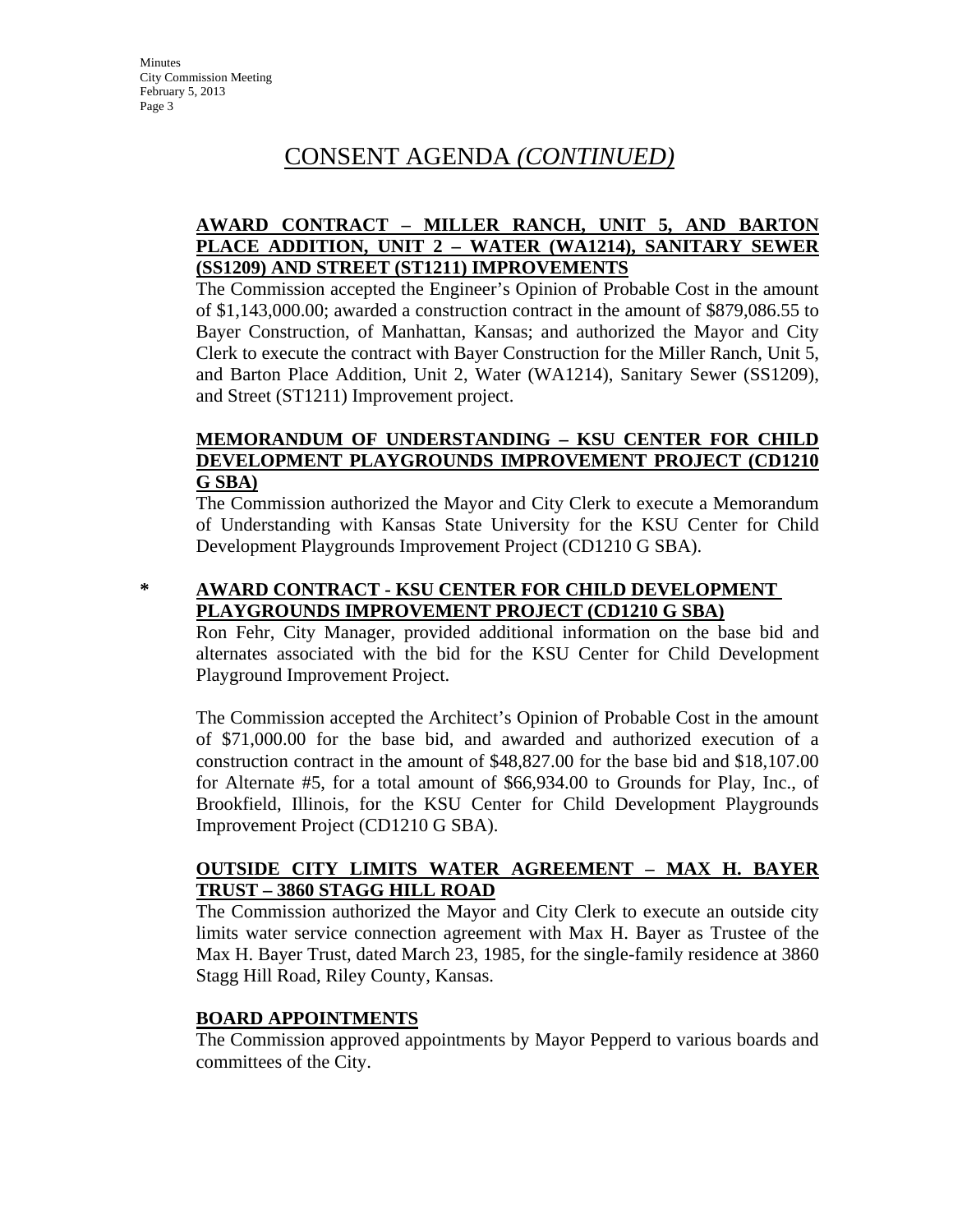# CONSENT AGENDA *(CONTINUED)*

### **BOARD APPOINTMENTS** *(CONTINUED)*

### *Arts and Humanities Advisory Board*

Re-appointment of Don Hedrick, 1736 Fairview Avenue, to a three-year term. Mr. Hedrick's term will begin April 1, 2013, and will expire March 31, 2016.

Re-appointment of Steve Lee, 121 N. 8th Street, to a three-year term. Mr. Lee's term will begin April 1, 2013, and will expire March 31, 2016.

### *Flint Hills Discovery Center Advisory Board*

Re-appointment of Mike Haddock, 741 Canfield Drive, to a three-year term. Mr. Haddock's term begins immediately, and will expire January 31, 2016.

### *Human Rights and Services Board*

Re-appointment of Jennifer Hager, 2045 Plymouth Road, to a three-year term. Ms. Hager's term will begin March 10, 2013, and will expire March 9, 2016.

Re-appointment of Mary Beth Reese, 2008 Ivy Drive, to a three-year term. Ms. Reese's term will begin March 10, 2013, and will expire March 9, 2016.

## **TASK ORDER NO. 2 AMENDMENT NO. 1 – HYDRAULIC ANALYSIS - AIRPORT WILDLIFE FENCE**

The Commission authorized the Mayor and City Clerk to execute Amendment No. 1 to Task Order No. 2 in the amount of \$11,512.00 with Mead & Hunt, Inc., of Minneapolis, Minnesota, to conduct a hydraulic analysis for the design of the wildlife fence at the Manhattan Regional Airport.

After discussion, Commissioner Sherow moved to approve the consent agenda, as read. Commissioner Jankovich seconded the motion. On a roll call vote, motion carried 4-0.

# GENERAL AGENDA

## **PUBLIC HEARING - ISSUE - INDUSTRIAL REVENUE REFUNDING AND IMPROVEMENT BONDS - MANKO WINDOW SYSTEMS, INC.**

Lauren Palmer, Assistant City Manager, presented an overview of the item. She then responded to questions from the Commission and stated that this item has no direct financial impact or risk to the City.

Mayor Pro-Tem Matta opened the public hearing.